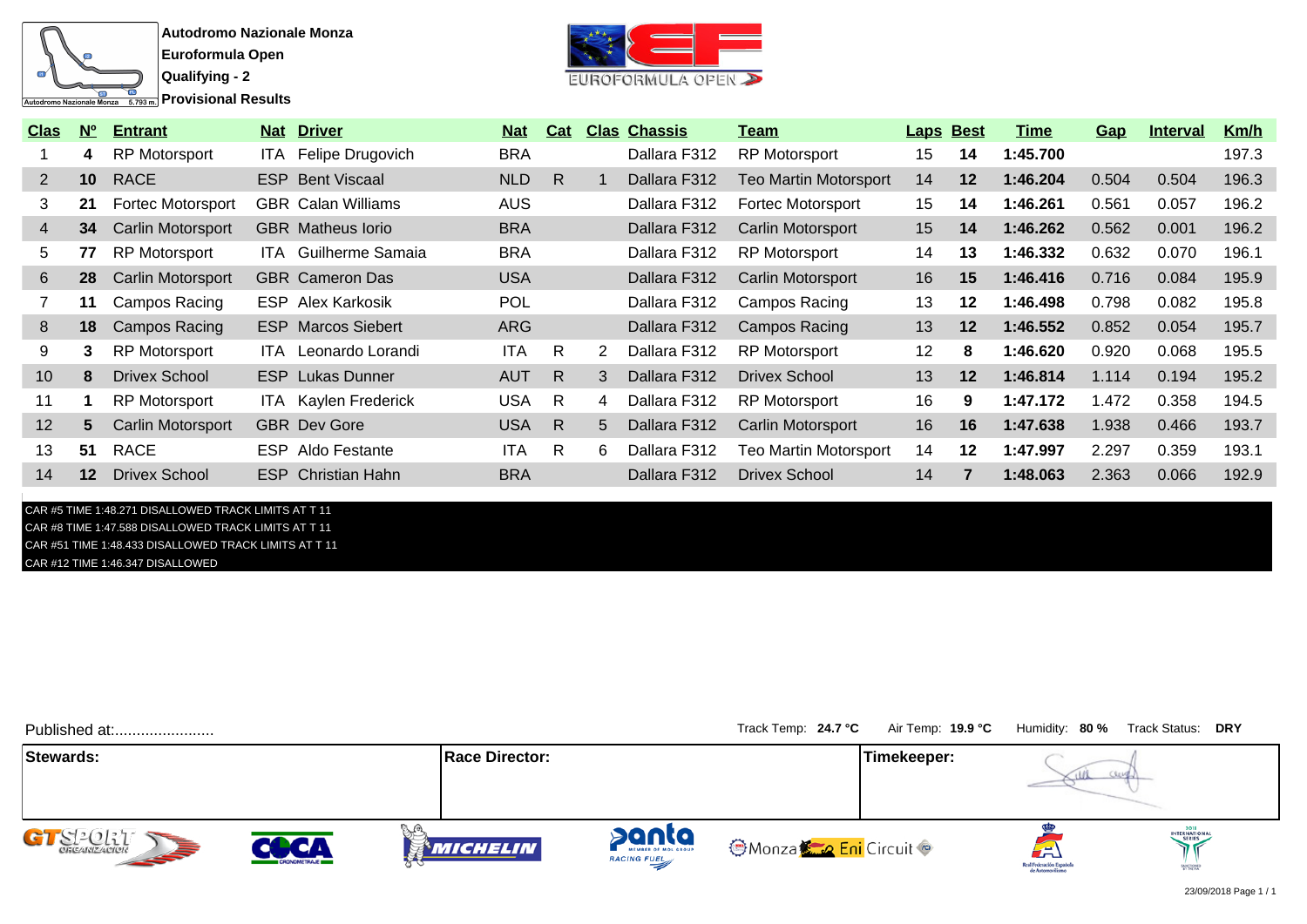

**Autodromo Nazionale Monza Euroformula Open**

**Qualifying - 2 Provisional Results by Class** 



| <b>Clas</b>    | N <sup>o</sup>  | <b>Entrant</b>       |      | Nat Driver                  | <u>Nat</u> | <b>Cat</b>   |                | <b>Clas Chassis</b> | Team                         | <b>Laps Best</b> |         | Time     | <u>Gap</u> | <b>Interval</b> | Km/h  |
|----------------|-----------------|----------------------|------|-----------------------------|------------|--------------|----------------|---------------------|------------------------------|------------------|---------|----------|------------|-----------------|-------|
|                | 4               | RP Motorsport        |      | ITA Felipe Drugovich        | <b>BRA</b> |              |                | Dallara F312        | <b>RP Motorsport</b>         | 15               | 14      | 1:45.700 |            |                 | 197.3 |
| $\overline{2}$ | 21              | Fortec Motorsport    |      | <b>GBR</b> Calan Williams   | <b>AUS</b> |              |                | Dallara F312        | <b>Fortec Motorsport</b>     | 15               | 14      | 1:46.261 | 0.561      | 0.561           | 196.2 |
| 3              | 34              | Carlin Motorsport    |      | <b>GBR</b> Matheus lorio    | <b>BRA</b> |              |                | Dallara F312        | Carlin Motorsport            | 15               | 14      | 1:46.262 | 0.562      | 0.001           | 196.2 |
| 4              | 77              | RP Motorsport        |      | <b>ITA</b> Guilherme Samaia | <b>BRA</b> |              |                | Dallara F312        | <b>RP Motorsport</b>         | 14               | 13      | 1:46.332 | 0.632      | 0.070           | 196.1 |
| 5              | 28              | Carlin Motorsport    |      | <b>GBR</b> Cameron Das      | <b>USA</b> |              |                | Dallara F312        | Carlin Motorsport            | 16               | 15      | 1:46.416 | 0.716      | 0.084           | 195.9 |
| 6              | 11              | Campos Racing        |      | <b>ESP</b> Alex Karkosik    | <b>POL</b> |              |                | Dallara F312        | Campos Racing                | 13               | 12      | 1:46.498 | 0.798      | 0.082           | 195.8 |
|                | 18              | Campos Racing        |      | <b>ESP</b> Marcos Siebert   | ARG        |              |                | Dallara F312        | Campos Racing                | 13               | 12      | 1:46.552 | 0.852      | 0.054           | 195.7 |
| 8              | 12 <sup>2</sup> | <b>Drivex School</b> |      | <b>ESP</b> Christian Hahn   | <b>BRA</b> |              |                | Dallara F312        | Drivex School                | 14               |         | 1:48.063 | 2.363      | 1.511           | 192.9 |
|                |                 | <b>Rookie</b>        |      |                             |            |              |                |                     |                              |                  |         |          |            |                 |       |
|                | 10              | <b>RACE</b>          |      | <b>ESP</b> Bent Viscaal     | <b>NLD</b> | R.           |                | Dallara F312        | <b>Teo Martin Motorsport</b> | 14               | 12      | 1:46.204 |            |                 | 196.3 |
| $\overline{2}$ | 3               | RP Motorsport        |      | ITA Leonardo Lorandi        | <b>ITA</b> | R.           | 2              | Dallara F312        | <b>RP Motorsport</b>         | 12               | 8       | 1:46.620 | 0.416      | 0.416           | 195.5 |
| 3              | 8               | <b>Drivex School</b> | ESP. | Lukas Dunner                | <b>AUT</b> | R            | 3              | Dallara F312        | <b>Drivex School</b>         | 13               | $12 \,$ | 1:46.814 | 0.610      | 0.194           | 195.2 |
| $\overline{4}$ |                 | RP Motorsport        |      | <b>ITA</b> Kaylen Frederick | <b>USA</b> | $\mathsf{R}$ | $\overline{4}$ | Dallara F312        | <b>RP Motorsport</b>         | 16               | 9       | 1:47.172 | 0.968      | 0.358           | 194.5 |
| 5              | 5.              | Carlin Motorsport    |      | <b>GBR</b> Dev Gore         | <b>USA</b> | R.           | 5.             | Dallara F312        | Carlin Motorsport            | 16               | 16      | 1:47.638 | 1.434      | 0.466           | 193.7 |
| 6              | 51              | <b>RACE</b>          |      | <b>ESP</b> Aldo Festante    | <b>ITA</b> | R.           | 6              | Dallara F312        | <b>Teo Martin Motorsport</b> | 14               | 12      | 1:47.997 | 1.793      | 0.359           | 193.1 |

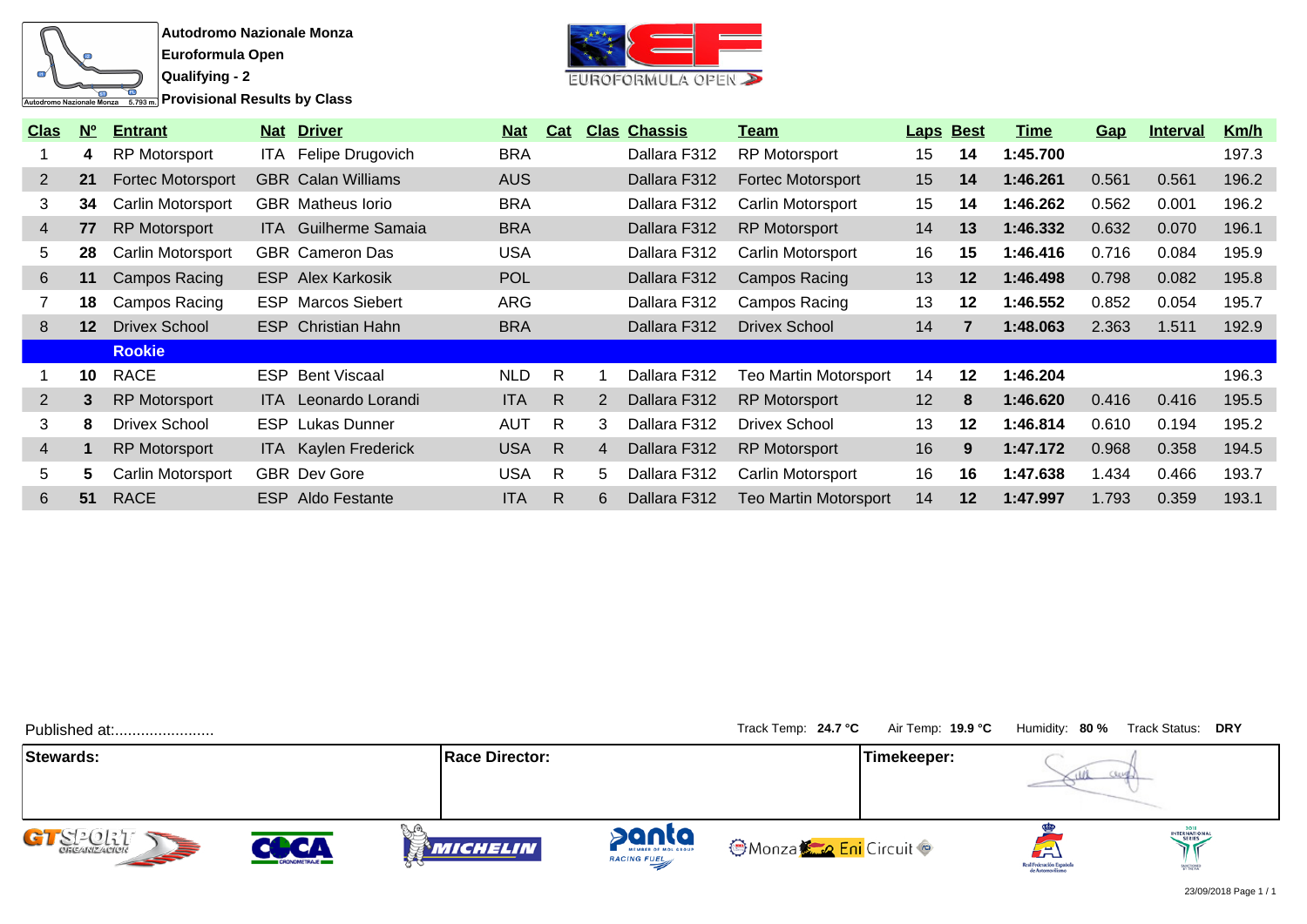



|                           |                        | Kaylen Frederick |                  | R                |        | Dallara F312 5                         |                |                        | Dev Gore            |                  | R                |                | Dallara F312               |
|---------------------------|------------------------|------------------|------------------|------------------|--------|----------------------------------------|----------------|------------------------|---------------------|------------------|------------------|----------------|----------------------------|
|                           |                        |                  |                  |                  |        | <b>RP Motorsport</b>                   |                |                        |                     |                  |                  |                | Carlin Motorsport          |
| Lap D                     | <b>Time</b>            | Sector 1         | Sector 2         | Sector 3         | T. Spd | <b>Elapsed</b>                         | Lap D          | <b>Time</b>            | Sector 1            | Sector 2         | Sector 3         | T. Spd         | <b>Elapsed</b>             |
| $\mathbf{1}$              | 9:02:41.388            | 9:01:15.910      | 43.185           | 42.293           | 136.8  | 9:02:41.388                            | 1              | 9:02:07.273            | 9:00:48.509         | 40.408           | 38.356           | 163.8          | 9:02:07.273                |
| $\overline{2}$            | 1:54.498               | 38.512           | 38.175           | 37.811           | 211.7  | 9:04:35.886                            | $\overline{2}$ | 1:52.029               | 36.818              | 37.704           | 37.507           | 244.3          | 9:03:59.302                |
| 3                         | 1:49.034               | 35.879           | 36.494           | 36.661           | 254.1  | 9:06:24.920                            | 3              | 1:50.139               | 36.331              | 36.846           | 36.962           | 245.4          | 9:05:49.441                |
| 4                         | 1:50.474               | 36.107           | 36.112           | 38.255           | 246.0  | 9:08:15.394                            | 4              | 1:49.148               | 36.151              | 36.270           | 36.727           | 247.7          | 9:07:38.589                |
| 5                         | 1:47.883               | 35.650           | 35.890           | 36.343           | 254.7  | 9:10:03.277                            | 5              | 1:48.573               | 35.792              | 36.275           | 36.506           | 249.4          | 9:09:27.162                |
| 6                         | 1:49.734               | 35.714           | 35.938           | 38.082           | 248.8  | 9:11:53.011                            | 6              | 1:48.271               | 35.844              | 36.010           | 36.417           | 249.4          | 9:11:15.433                |
| $\overline{7}$            | 1:47.773               | 35.532           | 35.926           | 36.315           | 254.1  | 9:13:40.784                            | $\overline{7}$ | 1:48.261               | 35.641              | 36.010           | 36.610           | 250.5          | 9:13:03.694                |
| 8                         | 1:49.508               | 35.644           | 35.799           | 38.065           | 249.4  | 9:15:30.292                            | 8              | 1:48.082               | 35.606              | 36.010           | 36.466           | 251.1          | 9:14:51.776                |
| 9                         | 1:47.172               | 35.365           | 35.650           | 36.157           | 255.9  | 9:17:17.464                            | 9              | 1:47.674               | 35.582              | 35.839           | 36.253           | 251.7          | 9:16:39.450                |
| 10                        | 1:56.340 P             | 35.576           | 35.662           | 45.102           | 250.0  | 9:19:13.804                            | 10             | 1:54.244 P             | 35.677              | 35.878           | 42.689           | 248.2          | 9:18:33.694                |
| 11                        | 3:37.922 P             | 2:13.338         | 38.955           | 45.629           | 157.6  | 9:22:51.726                            | 11             | 3:39.938               | 2:24.844            | 38.198           | 36.896           | 201.1          | 9:22:13.632                |
| 12                        | 2:40.737 P             | 1:07.498         | 45.151           | 48.088           | 132.6  | 9:25:32.463                            | 12             | 1:49.394               | 36.148              | 36.792           | 36.454           | 247.7          | 9:24:03.026                |
| 13                        | 2:20.077               | 1:07.098         | 36.106           | 36.873           | 94.7   | 9:27:52.540                            | 13             | 1:50.670               | 35.657              | 38.437           | 36.576           | 250.0          | 9:25:53.696                |
| 14                        | 1:47.826               | 35.187           | 36.716           | 35.923           | 258.3  | 9:29:40.366                            | 14             | 1:56.524               | 35.784              | 41.014           | 39.726           | 247.7          | 9:27:50.220                |
| 15                        | 1:47.258               | 35.160           | 35.436           | 36.662           | 259.6  | 9:31:27.624                            | 15             | 1:49.034               | 35.197              | 36.348           | 37.489           | 262.7          | 9:29:39.254                |
| 16                        | 2:05.411 P             | 37.978           | 40.585           | 46.848           | 197.8  | 9:33:33.035                            | 16             | 1:47.638               | 35.180              | 36.060           | 36.398           | 260.8          | 9:31:26.892                |
| 3                         |                        | Leonardo Lorandi |                  | R                |        | Dallara F312                           | 17             |                        | 37.799              | 38.916           |                  | 234.7          |                            |
|                           |                        |                  |                  |                  |        | RP Motorsport 8                        |                |                        | Lukas Dunner        |                  | R                |                | Dallara F312               |
| Lap D                     | <b>Time</b>            | Sector 1         | Sector 2         | Sector 3         | T. Spd | <b>Elapsed</b>                         |                |                        |                     |                  |                  |                | <b>Drivex School</b>       |
| $\mathbf{1}$              | 9:02:40.419            | 9:01:14.834      | 43.156           | 42.429           | 154.9  | 9:02:40.419 Lap D                      |                | <b>Time</b>            | Sector 1            | Sector 2         | Sector 3         | T. Spd         | <b>Elapsed</b>             |
| $\mathbf 2$               | 1:54.545               | 38.479           | 38.304           | 37.762           | 228.8  | 9:04:34.964                            | 1              | 9:02:52.814            | 9:01:30.857         | 42.426           | 39.531           | 145.3          | 9:02:52.814                |
| 3                         | 1:51.707               | 36.330           | 36.651           | 38.726           | 243.2  | 9:06:26.671                            | $\overline{2}$ | 2:09.488               | 36.663              | 37.597           | 55.228           | 240.5          | 9:05:02.302                |
| $\overline{4}$            | 1:47.659               | 35.706           | 35.837           | 36.116           | 250.5  | 9:08:14.330                            | 3              | 2:00.000               | 35.999              | 42.540           | 41.461           | 251.1          | 9:07:02.302                |
| 5                         | 1:50.591               | 35.943           | 36.033           | 38.615           | 246.0  | 9:10:04.921                            | $\overline{4}$ | 1:48.128               | 35.637              | 36.117           | 36.374           | 252.9          | 9:08:50.430                |
| $\,6$                     | 1:46.940               | 35.481           | 35.435           | 36.024           | 251.1  | 9:11:51.861                            | 5              | 1:58.189               | 35.621              | 38.227           | 44.341           | 253.5          | 9:10:48.619                |
| 7                         | 1:50.326               | 35.729           | 36.434           | 38.163           | 246.5  | 9:13:42.187                            | 6              | 1:47.588               | 35.381              | 35.975           | 36.232           | 256.5          | 9:12:36.207                |
| $\,8\,$                   | 1:46.620               | 35.269           | 35.465           | 35.886           | 254.1  | 9:15:28.807                            | 7              | 1:57.605 P             | 35.456              | 36.589           | 45.560           | 252.9          | 9:14:33.812                |
| 9                         | 1:57.932 P             | 35.769           | 36.385           | 45.778           | 248.2  | 9:17:26.739                            | 8              | 8:50.201 P             | 7:28.048            | 37.910           | 44.243           | 190.4          | 9:23:24.013                |
| 10                        | 5:22.503 P             | 3:59.353         | 39.168           | 43.982           | 173.3  | 9:22:49.242                            | 9              | 2:36.781               | 1:22.274            | 36.507           | 38.000           | 163.3          | 9:26:00.794                |
| 11                        | 5:06.251               | 3:52.372         | 37.097           | 36.782           | 201.4  | 9:27:55.493                            | 10             | 1:47.913               | 35.615              | 35.694           | 36.604           | 250.0          | 9:27:48.707                |
| 12                        | 2:15.999 P             | 35.243           | 46.235           | 54.521           | 254.7  | 9:30:11.492                            | 11             | 1:53.751               | 40.740              | 36.979           | 36.032           | 246.0          | 9:29:42.458                |
|                           |                        |                  |                  |                  |        |                                        | 12             | 1:46.814               | 35.382              | 35.723           | 35.709           | 255.3          | 9:31:29.272                |
| 4                         |                        | Felipe Drugovich |                  |                  |        | Dallara F312                           | 13             | 2:08.561 P             | 37.246              | 40.691           | 50.624           | 234.7          | 9:33:37.833                |
|                           |                        |                  |                  |                  |        | <b>RP Motorsport</b>                   | 10             |                        | <b>Bent Viscaal</b> |                  | R                |                | Dallara F312               |
| Lap D                     | Time                   | Sector 1         | Sector 2         | Sector 3         | T. Spd | <b>Elapsed</b>                         |                |                        |                     |                  |                  |                |                            |
| $\mathbf{1}$              | 9:02:55.759            | 9:01:36.737      | 40.613           | 38.409           | 137.2  | 9:02:55.759                            |                |                        |                     |                  |                  |                | Teo Martin Motorsport      |
| $\overline{2}$            | 2:14.682               | 37.138           | 40.922           |                  |        | 56.622 236.8 9:05:10.441 Lap D         |                | <b>Time</b>            | Sector 1            | Sector 2         | Sector 3         | T. Spd         | <b>Elapsed</b>             |
| 3                         | 1:56.842               | 35.763           | 37.745           |                  |        | 43.334 251.7 9:07:07.283               | 1              | 9:02:58.481            | 9:01:27.846         | 52.771           |                  |                | 37.864 155.6 9:02:58.481   |
| $\overline{4}$            | 1:46.691               | 35.371           | 35.648           |                  |        | 35.672 256.5 9:08:53.974               | $\overline{2}$ | 2:13.589               | 36.811              | 41.041           |                  |                | 55.737 251.1 9:05:12.070   |
| 5                         | 1:51.058               | 34.937           | 36.911           | 39.210           |        | 261.5 9:10:45.032                      | 3              | 1:58.281               | 37.084              | 36.289           |                  |                | 44.908 253.5 9:07:10.351   |
| 6                         | 1:47.316               | 35.184           | 35.481           | 36.651           |        | 256.5 9:12:32.348                      | $\overline{4}$ | 1:47.689               | 35.517              | 35.944           | 36.228           |                | 255.3 9:08:58.040          |
| $\overline{7}$<br>$\,8\,$ | 1:46.649<br>2:09.247 P | 35.253<br>45.939 | 35.478<br>36.742 | 35.918           |        | 254.1 9:14:18.997<br>180.6 9:16:28.244 | 5<br>6         | 1:52.634               | 35.697              | 38.570           | 38.367           | 254.1<br>256.5 | 9:10:50.674                |
|                           |                        |                  |                  | 46.566           |        |                                        |                | 1:47.257               | 35.380              | 36.101           | 35.776           |                | 9:12:37.931                |
| 9                         | 5:09.333 P             | 3:45.254         | 39.097           | 44.982           |        | 165.3 9:21:37.577                      | $\overline{7}$ | 1:58.913 P             | 35.064              | 35.852           | 47.997           | 258.9          | 9:14:36.844                |
| 10                        | 2:17.728 P             | 58.374           | 36.548           | 42.806           | 200.3  | 9:23:55.305                            | 8              | 7:11.067 P             | 5:50.681            | 36.722           | 43.664           | 187.1          | 9:21:47.911                |
| 11<br>12                  | 2:10.792               | 58.315<br>35.211 | 35.670           | 36.807           | 187.8  | 9:26:06.097<br>256.5 9:27:54.034       | 9<br>10        | 2:08.460<br>1:53.289 P | 55.597              | 36.295<br>35.811 | 36.568<br>42.029 | 206.1<br>252.9 | 9:23:56.371<br>9:25:49.660 |
| 13                        | 1:47.937<br>1:47.247   | 34.862           | 35.209<br>35.859 | 37.517<br>36.526 | 259.6  | 9:29:41.281                            | 11             | 2:07.568               | 35.449<br>54.042    | 35.327           | 38.199           | 209.7          | 9:27:57.228                |
| 14                        | 1:45.700               | 34.939           | 35.078           | 35.683           |        | 261.5 9:31:26.981                      | 12             | 1:46.204               | 35.069              | 35.416           | 35.719           | 256.5          | 9:29:43.432                |
| 15                        | 2:00.550 P             | 37.051           | 37.038           | 46.461           | 251.7  | 9:33:27.531                            | 13             | 1:46.313               | 35.004              | 35.573           | 35.736           | 260.2          | 9:31:29.745                |
|                           |                        |                  |                  |                  |        |                                        | 14             | 2:48.841 P             | 46.572              | 53.090           | 1:09.179 182.1   |                | 9:34:18.586                |











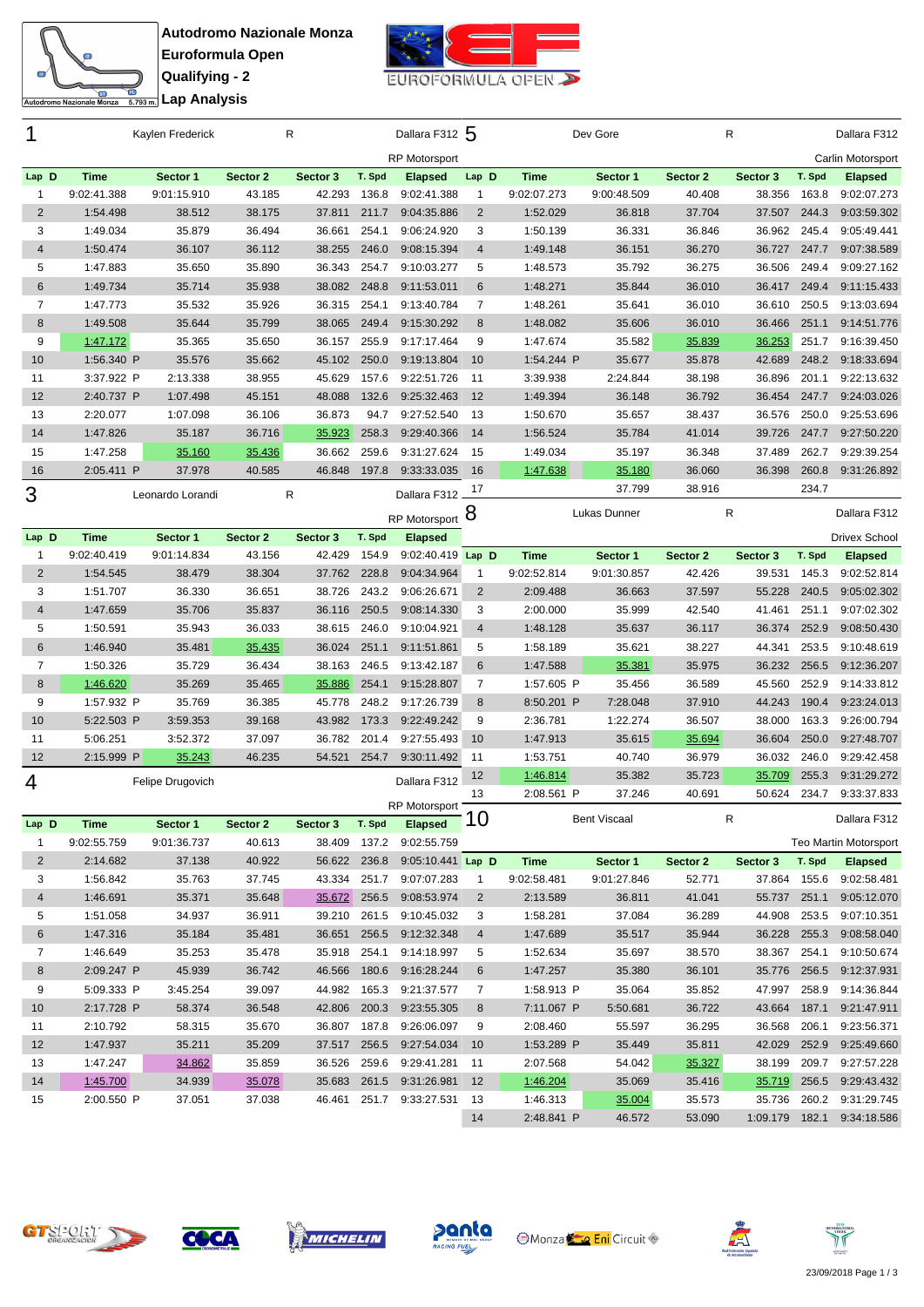



| 11             |                           | Alex Karkosik    |                  |                  |        | Dallara F312 21                                |                |                        | Calan Williams     |                  |                  |                       | Dallara F312               |
|----------------|---------------------------|------------------|------------------|------------------|--------|------------------------------------------------|----------------|------------------------|--------------------|------------------|------------------|-----------------------|----------------------------|
|                |                           |                  |                  |                  |        | Campos Racing                                  |                |                        |                    |                  |                  |                       | Fortec Motorsport          |
| Lap D          | <b>Time</b>               | Sector 1         | Sector 2         | Sector 3         | T. Spd | <b>Elapsed</b>                                 | Lap D          | <b>Time</b>            | Sector 1           | Sector 2         | Sector 3         | T. Spd                | <b>Elapsed</b>             |
| 1              | 9:02:26.817 P             | 9:00:57.583      | 40.765           | 48.469           | 181.8  | 9:02:26.817                                    | 1              | 9:02:43.117            | 9:01:22.395        | 40.338           | 40.384           | 157.6                 | 9:02:43.117                |
| $\overline{2}$ | 4:42.058                  | 3:16.005         | 41.806           | 44.247           | 154.0  | 9:07:08.875                                    | $\overline{2}$ | 2:20.576               | 39.449             | 45.995           | 55.132           | 185.5                 | 9:05:03.693                |
| 3              | 1:50.473                  | 35.722           | 36.687           | 38.064           | 253.5  | 9:08:59.348                                    | 3              | 2:00.485               | 35.595             | 39.244           | 45.646           | 256.5                 | 9:07:04.178                |
| $\overline{4}$ | 1:47.553                  | 35.238           | 35.965           | 36.350           | 255.9  | 9:10:46.901                                    | $\overline{4}$ | 1:48.219               | 35.509             | 36.531           | 36.179           | 257.1                 | 9:08:52.397                |
| 5              | 1:46.802                  | 34.888           | 35.714           | 36.200           | 256.5  | 9:12:33.703                                    | 5              | 1:54.297               | 35.151             | 36.071           | 43.075           | 253.5                 | 9:10:46.694                |
| 6              | 1:47.407                  | 35.231           | 36.048           | 36.128           | 260.8  | 9:14:21.110                                    | 6              | 1:50.253               | 35.960             | 36.911           | 37.382           | 260.2                 | 9:12:36.947                |
| $\overline{7}$ | 2:05.981 P                | 42.312           | 36.129           | 47.540           | 249.4  | 9:16:27.091                                    | $\overline{7}$ | 1:47.531               | 35.090             | 36.223           | 36.218           | 261.5                 | 9:14:24.478                |
| 8              | 5:28.672 P                | 4:00.457         | 40.231           | 47.984           | 191.1  | 9:21:55.763                                    | 8              | 1:59.565 P             | 37.505             | 37.050           | 45.010           | 251.1                 | 9:16:24.043                |
| 9              | 2:47.355                  | 1:33.910         | 36.903           | 36.542           | 200.3  | 9:24:43.118                                    | 9              | 5:35.548 P             | 4:14.069           | 37.849           | 43.630           | 187.1                 | 9:21:59.591                |
| 10             | 1:48.020                  | 35.832           | 35.878           | 36.310           | 247.7  | 9:26:31.138                                    | 10             | 2:09.595               | 57.031             | 36.322           | 36.242           | 206.1                 | 9:24:09.186                |
| 11             | 1:47.025                  | 35.553           | 35.489           | 35.983           | 248.8  | 9:28:18.163                                    | 11             | 1:47.025               | 35.490             | 35.625           | 35.910           | 252.3                 | 9:25:56.211                |
| 12             | 1:46.498                  | 35.413           | 35.333           | 35.752           | 249.4  | 9:30:04.661                                    | 12             | 1:46.685               | 35.193             | 35.474           | 36.018           | 256.5                 | 9:27:42.896                |
| 13             | 2:09.532 P                | 40.011           | 37.689           | 51.832           | 226.8  | 9:32:14.193                                    | 13             | 2:05.564               | 39.819             | 49.711           | 36.034           | 182.4                 | 9:29:48.460                |
| 12             |                           | Christian Hahn   |                  |                  |        | Dallara F312                                   | 14             | 1:46.261               | 35.183             | 35.279           | 35.799           | 254.7                 | 9:31:34.721                |
|                |                           |                  |                  |                  |        | <b>Drivex School</b>                           | 15             | 2:10.817 P             | 36.377             | 39.486           | 54.954           | 256.5                 | 9:33:45.538                |
| Lap D          | <b>Time</b>               | Sector 1         | Sector 2         | Sector 3         | T. Spd | <b>Elapsed</b>                                 | 28             |                        | <b>Cameron Das</b> |                  |                  |                       | Dallara F312               |
| 1              | 9:03:25.294               | 9:02:02.883      | 41.406           | 41.005           | 179.4  | 9:03:25.294                                    |                |                        |                    |                  |                  |                       | Carlin Motorsport          |
| $\overline{2}$ | 2:00.224                  | 39.508           | 39.759           | 40.957           | 200.0  | 9:05:25.518 Lap D                              |                | <b>Time</b>            | Sector 1           | Sector 2         | Sector 3         | T. Spd                | <b>Elapsed</b>             |
| 3              | 2:02.044                  | 36.019           | 36.085           | 49.940           | 247.1  | 9:07:27.562                                    | $\mathbf{1}$   | 9:02:49.258            | 9:01:30.270        | 40.363           | 38.625           | 167.1                 | 9:02:49.258                |
| $\overline{4}$ | 1:48.968                  | 36.164           | 36.204           | 36.600           | 246.5  | 9:09:16.530                                    | $\overline{2}$ | 2:08.827               | 36.285             | 38.405           | 54.137           | 246.5                 | 9:04:58.085                |
| 5              | 1:48.129                  | 35.987           | 35.752           | 36.390           | 246.5  | 9:11:04.659                                    | 3              | 2:00.603               | 36.095             | 44.805           | 39.703           | 245.4                 | 9:06:58.688                |
| 6              | 1:52.459                  | 37.878           | 36.335           | 38.246           | 246.5  | 9:12:57.118                                    | $\overline{4}$ | 1:48.435               | 35.933             | 36.071           | 36.431           | 246.0                 | 9:08:47.123                |
| $\overline{7}$ | 1:48.063                  | 35.906           | 35.819           | 36.338           | 246.5  | 9:14:45.181                                    | 5              | 2:00.397               | 35.833             | 45.511           | 39.053           | 246.5                 | 9:10:47.520                |
| 8              | 1:57.860 P                | 35.893           | 36.918           | 45.049           | 246.0  | 9:16:43.041                                    | 6              | 1:46.882               | 35.189             | 35.607           | 36.086           | 261.5                 | 9:12:34.402                |
| 9              | 7:09.892                  | 5:49.316         | 40.473           | 40.103           | 192.5  | 9:23:52.933                                    | $\overline{7}$ | 1:54.674 P             | 35.207             | 36.015           | 43.452           | 262.7                 | 9:14:29.076                |
| 10             | 2:05.135                  | 41.228           | 47.144           | 36.763           | 205.3  | 9:25:58.068                                    | 8              | 4:39.183               | 3:17.701           | 41.481           | 40.001           | 166.1                 | 9:19:08.259                |
| 11             | 1:51.515                  | 35.561           | 36.365           | 39.589           | 255.9  | 9:27:49.583                                    | 9              | 1:48.733               | 36.058             | 36.133           | 36.542           | 246.0                 | 9:20:56.992                |
| 12             | 2:00.586                  | 35.614           | 47.248           | 37.724           | 253.5  | 9:29:50.169                                    | 10             | 1:50.523               | 35.755             | 37.196           | 37.572           | 246.5                 | 9:22:47.515                |
| 13             | 1:46.347                  | 35.183           | 35.436           | 35.728           | 257.1  | 9:31:36.516                                    | 11             | 1:47.334               | 35.606             | 35.681           | 36.047           | 247.7                 | 9:24:34.849                |
| 14             | 2:10.552 P                | 37.897           | 37.359           | 55.296           | 209.3  | 9:33:47.068                                    | 12             | 1:46.706               | 35.455             | 35.305           | 35.946           | 250.5                 | 9:26:21.555                |
| 18             |                           | Marcos Siebert   |                  |                  |        | Dallara F312                                   | 13             | 1:46.440               | 35.406             | 35.234           | 35.800           | 251.1                 | 9:28:07.995                |
|                |                           |                  |                  |                  |        |                                                | 14             | 1:46.866               | 35.339             | 35.237           | 36.290           | 252.3                 | 9:29:54.861                |
|                |                           |                  |                  |                  |        | Campos Racing                                  | 15             | 1:46.416               | 35.189             | 35.385           | 35.842           | 252.3                 | 9:31:41.277                |
| Lap D          | <b>Time</b>               | Sector 1         | Sector 2         | Sector 3         | T. Spd | <b>Elapsed</b>                                 | 16             | 2:07.606 P             | 37.976             | 38.400           | 51.230           | 198.1                 | 9:33:48.883                |
| $\mathbf{1}$   | 9:02:24.416 P 9:00:52.183 |                  | 43.550           |                  |        | 48.683  158.8  9:02:24.416<br>$9:05:00.394$ 34 |                |                        | Matheus Iorio      |                  |                  |                       | Dallara F312               |
| $\overline{2}$ | 2:35.978                  | 1:03.682         | 37.403           | 54.893           | 200.3  |                                                |                |                        |                    |                  |                  |                       |                            |
| 3              | 1:52.277                  | 35.474           | 39.950           | 36.853           |        | 260.2 9:06:52.671                              |                |                        |                    |                  |                  |                       | Carlin Motorsport          |
| 4              | 2:22.857 P<br>3:23.255    | 43.020           | 47.014           | 52.823           | 247.7  | 9:09:15.528 Lap D                              |                | Time<br>9:02:49.995    | Sector 1           | Sector 2         | Sector 3         | T. Spd                | <b>Elapsed</b>             |
| 5              |                           | 2:03.242         | 43.498           | 36.515           | 191.1  | 9:12:38.783                                    | 1              |                        | 9:01:30.969        | 40.476           | 38.550           | 162.6<br>54.892 232.7 | 9:02:49.995<br>9:04:59.686 |
| 6              | 1:46.974<br>1:53.923 P    | 35.079           | 35.562           | 36.333           |        | 260.8 9:14:25.757                              | $\overline{2}$ | 2:09.691               | 36.778             | 38.021           |                  |                       |                            |
| 7              |                           | 35.421           | 35.806           | 42.696           |        | 258.3 9:16:19.680                              | 3              | 2:01.377               | 35.879             | 43.692           | 41.806           | 251.7                 | 9:07:01.063                |
| 8              | 5:36.597 P                | 4:13.547         | 39.099           | 43.951           |        | 196.7 9:21:56.277                              | $\overline{4}$ | 1:48.148               | 35.706             | 36.009           | 36.433 251.1     |                       | 9:08:49.211                |
| 9              | 2:09.209                  | 57.177           | 35.995           | 36.037           |        | 205.3 9:24:05.486                              | 5              | 1:56.782               | 35.591             | 39.441           | 41.750 251.1     |                       | 9:10:45.993                |
| 10             | 1:51.537                  | 35.350           | 35.700           | 40.487           |        | 252.9 9:25:57.023                              | 6              | 1:47.308               | 35.518             | 35.743           |                  | 36.047 255.9          | 9:12:33.301                |
| 11<br>12       | 1:54.366<br>1:46.552      | 35.096<br>35.277 | 36.536<br>35.306 | 42.734<br>35.969 |        | 260.8 9:27:51.389<br>260.8 9:29:37.941         | 7<br>8         | 1:49.026<br>2:07.978 P | 35.485<br>41.761   | 37.358<br>36.809 | 36.183<br>49.408 | 260.8<br>252.9        | 9:14:22.327<br>9:16:30.305 |
| 13             | 2:03.736 P                | 37.165           | 39.661           | 46.910           |        | 247.7 9:31:41.677                              | 9              | 5:48.685 P             | 4:26.645           | 38.104           | 43.936           |                       | 193.2 9:22:18.990          |
|                |                           |                  |                  |                  |        |                                                | 10             | 2:09.239               | 56.548             | 36.147           | 36.544           | 203.7                 | 9:24:28.229                |
|                |                           |                  |                  |                  |        |                                                | 11             | 1:47.485               | 35.727             | 35.683           | 36.075           | 247.1                 | 9:26:15.714                |
|                |                           |                  |                  |                  |        |                                                | 12             | 1:46.897               | 35.660             | 35.371           | 35.866 249.4     |                       | 9:28:02.611                |
|                |                           |                  |                  |                  |        |                                                | 13             | 1:46.583               | 35.299             | 35.450           | 35.834           | 252.3                 | 9:29:49.194                |
|                |                           |                  |                  |                  |        |                                                | 14             | 1:46.262               | 35.073             | 35.468           | 35.721 260.8     |                       | 9:31:35.456                |
|                |                           |                  |                  |                  |        |                                                | 15             | 2:08.559 P             | 37.657             | 37.409           |                  |                       | 53.493 244.8 9:33:44.015   |











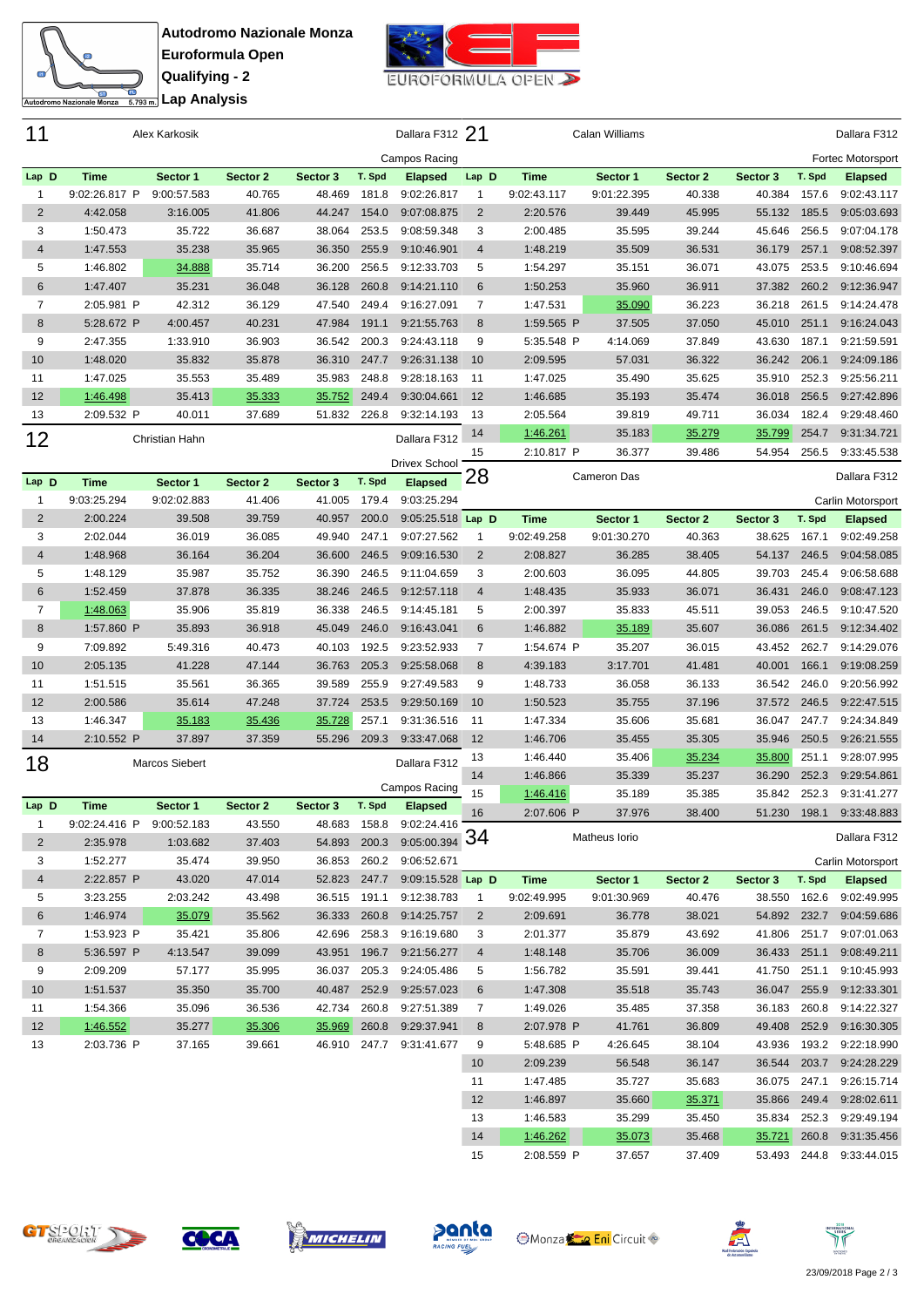



| 51             |             | Aldo Festante |          | R        |        | Dallara F312                 |
|----------------|-------------|---------------|----------|----------|--------|------------------------------|
|                |             |               |          |          |        | <b>Teo Martin Motorsport</b> |
| Lap D          | <b>Time</b> | Sector 1      | Sector 2 | Sector 3 | T. Spd | <b>Elapsed</b>               |
| 1              | 9:02:42.166 | 9:01:17.289   | 42.571   | 42.306   | 127.6  | 9:02:42.166                  |
| 2              | 2:17.579    | 40.944        | 38.417   | 58.218   | 179.7  | 9:04:59.745                  |
| 3              | 2:03.245    | 37.193        | 41.015   | 45.037   | 236.8  | 9:07:02.990                  |
| $\overline{4}$ | 1:49.421    | 35.796        | 36.561   | 37.064   | 255.9  | 9:08:52.411                  |
| 5              | 1:49.843    | 35.968        | 36.644   | 37.231   | 257.7  | 9:10:42.254                  |
| 6              | 1:50.394    | 36.271        | 36.927   | 37.196   | 246.5  | 9:12:32.648                  |
| 7              | 2:06.329 P  | 39.354        | 41.020   | 45.955   | 252.3  | 9:14:38.977                  |
| 8              | 7:25.626 P  | 6:03.837      | 37.473   | 44.316   | 198.5  | 9:22:04.603                  |
| 9              | 2:09.543    | 56.496        | 36.495   | 36.552   | 205.3  | 9:24:14.146                  |
| 10             | 1:48.433    | 35.850        | 36.108   | 36.475   | 250.5  | 9:26:02.579                  |
| 11             | 1:48.025    | 35.681        | 36.019   | 36.325   | 254.7  | 9:27:50.604                  |
| 12             | 1:47.997    | 35.404        | 35.973   | 36.620   | 247.1  | 9:29:38.601                  |
| 13             | 1:48.290    | 35.525        | 36.227   | 36.538   | 254.1  | 9:31:26.891                  |
| 14             | 2:25.025 P  | 38.639        | 46.483   | 59.903   | 218.6  | 9:33:51.916                  |
|                |             |               |          |          |        |                              |

Guilherme Samaia **Dallara F312** 

|                |             |   |             |          |          |        | <b>RP Motorsport</b> |
|----------------|-------------|---|-------------|----------|----------|--------|----------------------|
| Lap D          | <b>Time</b> |   | Sector 1    | Sector 2 | Sector 3 | T. Spd | <b>Elapsed</b>       |
| 1              | 9:03:07.525 |   | 9:01:49.591 | 39.550   | 38.384   | 179.1  | 9:03:07.525          |
| $\overline{2}$ | 2:07.860    |   | 36.627      | 38.656   | 52.577   | 244.8  | 9:05:15.385          |
| 3              | 1:48.976    |   | 35.912      | 36.279   | 36.785   | 250.0  | 9:07:04.361          |
| $\overline{4}$ | 1:47.553    |   | 35.177      | 36.009   | 36.367   | 255.3  | 9:08:51.914          |
| 5              | 1:51.273    |   | 35.358      | 36.029   | 39.886   | 254.7  | 9:10:43.187          |
| 6              | 1:47.490    |   | 35.509      | 35.770   | 36.211   | 252.3  | 9:12:30.677          |
| $\overline{7}$ | 2:01.701    | P | 40.828      | 36.093   | 44.780   | 246.5  | 9:14:32.378          |
| 8              | 7:12.249    | P | 5:48.304    | 38.603   | 45.342   | 181.5  | 9:21:44.627          |
| 9              | 2:09.942    |   | 57.136      | 36.372   | 36.434   | 203.0  | 9:23:54.569          |
| 10             | 2:00.453    |   | 35.808      | 48.453   | 36.192   | 249.4  | 9:25:55.022          |
| 11             | 2:03.448    |   | 35.429      | 37.222   | 50.797   | 252.3  | 9:27:58.470          |
| 12             | 1:47.097    |   | 35.113      | 35.826   | 36.158   | 257.7  | 9:29:45.567          |
| 13             | 1:46.332    |   | 35.112      | 35.438   | 35.782   | 256.5  | 9:31:31.899          |
| 14             | 2:08.713    | P | 36.645      | 39.603   | 52.465   | 223.1  | 9:33:40.612          |











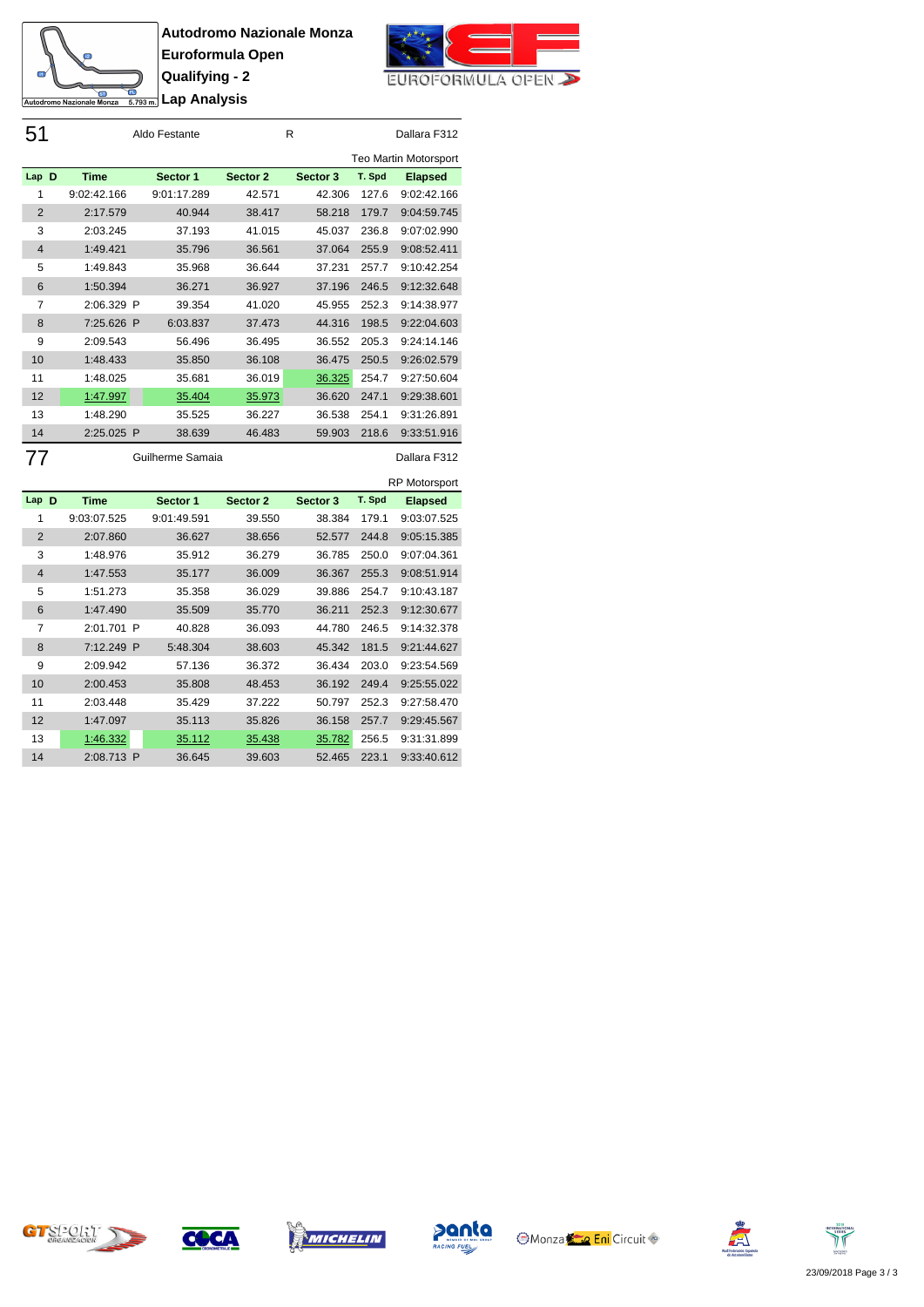



|                   |           | Sector - 1          |        |           | Sector - 2            |        |           | Sector - 3            |             |              |                  | <b>Ideal Lap vs Best Lap</b> |                         |     |
|-------------------|-----------|---------------------|--------|-----------|-----------------------|--------|-----------|-----------------------|-------------|--------------|------------------|------------------------------|-------------------------|-----|
| <u>Clas</u>       | <b>No</b> | <b>Driver</b>       | Time   | <b>No</b> | <b>Driver</b>         | Time   | <b>No</b> | <b>Driver</b>         | <u>Time</u> | <u>Clas</u>  | <b>No</b>        | <b>Driver</b>                | Ideal Lap Best Lap Clas |     |
|                   | 4         | Felipe Drugovich    | 34.862 | 4         | Felipe Drugovich      | 35.078 | 4         | Felipe Drugovich      | 35.672      |              | 4                | Felipe Drugovich             | 1:45.612 1:45.700       |     |
| 2                 | 11        | Alex Karkosik       | 34.888 | 28        | Cameron Das           | 35.234 | 8         | Lukas Dunner          | 35.709      | $\mathbf{2}$ | 11               | Alex Karkosik                | 1:45.973 1:46.498       |     |
| 3                 | 10        | <b>Bent Viscaal</b> | 35.004 | 21        | Calan Williams        | 35.279 | 10        | <b>Bent Viscaal</b>   | 35.719      | 3            | 10               | Bent Viscaal                 | 1:46.050 1:46.204       | -2  |
| 4                 | 34        | Matheus Iorio       | 35.073 | 18        | <b>Marcos Siebert</b> | 35,306 | 34        | Matheus Iorio         | 35.721      | 4            | 34               | Matheus Iorio                | 1:46.165 1:46.262       | 4   |
| 5.                | 18        | Marcos Siebert      | 35.079 | 10        | Bent Viscaal          | 35.327 | 12        | Christian Hahn        | 35.728      | 5.           | 21               | Calan Williams               | 1:46.168 1:46.261       | -3  |
| 6                 | 21        | Calan Williams      | 35.090 | 11        | Alex Karkosik         | 35.333 | 11        | Alex Karkosik         | 35.752      | 6            | 28               | <b>Cameron Das</b>           | 1:46.223 1:46.416       | - 6 |
|                   | 77        | Guilherme Samaia    | 35.112 | 34        | Matheus Iorio         | 35.371 | 77        | Guilherme Samaia      | 35.782      |              | 77               | Guilherme Samaia             | 1:46.332 1:46.332       | -5  |
| 8                 |           | Kaylen Frederick    | 35.160 | 3         | Leonardo Lorandi      | 35.435 | 21        | <b>Calan Williams</b> | 35.799      | 8            | 12 <sup>12</sup> | Christian Hahn               | 1:46.347 1:48.063       | 14  |
| 9                 | 5         | Dev Gore            | 35.180 |           | Kaylen Frederick      | 35.436 | 28        | Cameron Das           | 35.800      | 9            | 18               | <b>Marcos Siebert</b>        | 1:46.354 1:46.552       | -8  |
| 10                | $12 \,$   | Christian Hahn      | 35.183 | 12        | Christian Hahn        | 35.436 | 3         | Leonardo Lorandi      | 35.886      | 10           |                  | Kaylen Frederick             | 1:46.519 1:47.172 11    |     |
| 11                | 28        | Cameron Das         | 35.189 | 77        | Guilherme Samaia      | 35.438 |           | Kaylen Frederick      | 35.923      | 11           | 3                | Leonardo Lorandi             | 1:46.564 1:46.620       | -9  |
| $12 \overline{ }$ | 3         | Leonardo Lorandi    | 35.243 | 8         | Lukas Dunner          | 35.694 | 18        | <b>Marcos Siebert</b> | 35.969      | 12           | 8                | Lukas Dunner                 | 1:46.784 1:46.814 10    |     |
| 13                | 8         | Lukas Dunner        | 35.381 | 5.        | Dev Gore              | 35.839 | 5.        | Dev Gore              | 36.253      | 13           | 5.               | Dev Gore                     | 1:47.272 1:47.638       | 12  |
| 14                | 51        | Aldo Festante       | 35.404 | 51        | Aldo Festante         | 35.973 | 51        | Aldo Festante         | 36.325      | 14           | 51               | Aldo Festante                | 1:47.702 1:47.997       | -13 |













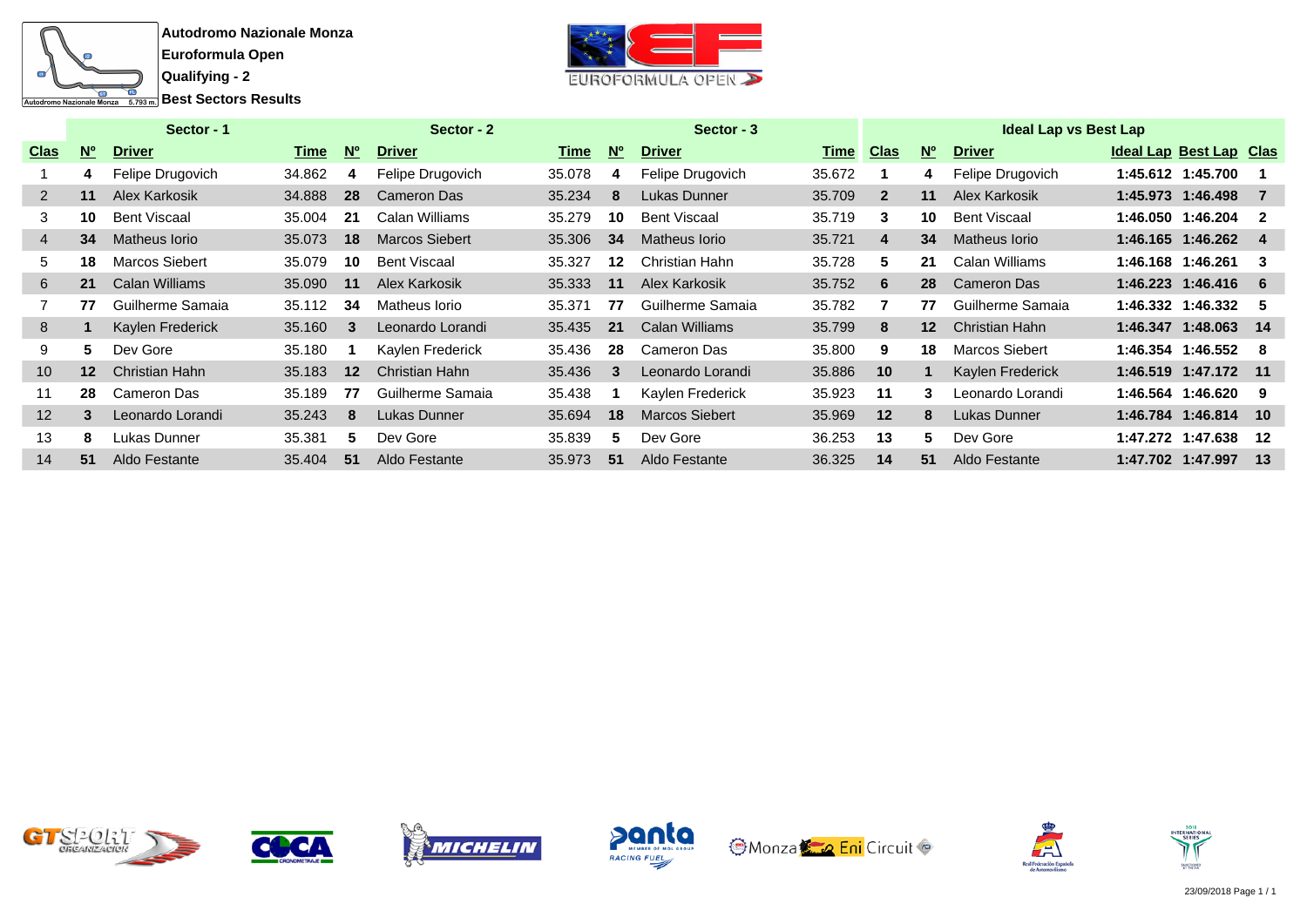



|                 |                           |                          |            |                           |            |            |            |                |                              | Best 1      |                   | <b>Best 2</b> |                 | Best 3      |                 | Best 4      |     | Best 5       |     |
|-----------------|---------------------------|--------------------------|------------|---------------------------|------------|------------|------------|----------------|------------------------------|-------------|-------------------|---------------|-----------------|-------------|-----------------|-------------|-----|--------------|-----|
| <u>CIs</u>      | $\overline{\mathsf{N}_0}$ | <b>Entrant</b>           | <b>Nat</b> | <b>Driver</b>             | <b>Nat</b> | <b>Cat</b> | <u>CIs</u> | <b>Chassis</b> | <u>Team</u>                  | <u>Time</u> | Lap               | <u>Time</u>   | Lap             | <u>Time</u> | Lap             | <u>Time</u> | Lap | <u>Time</u>  | Lap |
|                 | 4                         | <b>RP Motorsport</b>     | ITA.       | Felipe Drugovich          | <b>BRA</b> |            |            | Dallara F312   | <b>RP Motorsport</b>         | 1:45.700    | 14                | :46.649       |                 | :46.691     | 4               | 1:47.247    | 13  | 1:47.316     | - 6 |
| 2               | 10                        | <b>RACE</b>              | ESP        | <b>Bent Viscaal</b>       | NLD        | R.         |            | Dallara F312   | <b>Teo Martin Motorsport</b> | 1:46.204    | $12 \overline{ }$ | 1:46.313      | 13              | 1:47.257    | 6               | 1:47.689    | 4   | $1:52.634$ 5 |     |
|                 | 21                        | <b>Fortec Motorsport</b> |            | <b>GBR</b> Calan Williams | <b>AUS</b> |            |            | Dallara F312   | Fortec Motorsport            | 1:46.261    | 14                | 1:46.685      | 12              | 1:47.025    | 11              | 1:47.531    |     | 1:48.219     | -4  |
| 4               | 34                        | <b>Carlin Motorsport</b> |            | <b>GBR</b> Matheus lorio  | <b>BRA</b> |            |            | Dallara F312   | Carlin Motorsport            | 1:46.262    | 14                | 1:46.583      | 13              | 1:46.897    | 12 <sup>2</sup> | 1:47.308    | 6   | 1:47.485 11  |     |
| 5.              |                           | <b>RP Motorsport</b>     | ITA.       | Guilherme Samaia          | <b>BRA</b> |            |            | Dallara F312   | <b>RP Motorsport</b>         | 1:46.332    | 13                | 1:47.097      | 12              | :47.490     | 6               | 1:47.553    | 4   | 1:48.976     | -3  |
| 6               | 28                        | <b>Carlin Motorsport</b> |            | <b>GBR</b> Cameron Das    | <b>USA</b> |            |            | Dallara F312   | Carlin Motorsport            | 1:46.416    | 15                | 1:46.440      | 13              | 1:46.706    | 12 <sup>2</sup> | 1:46.866    | 14  | $1:46.882$ 6 |     |
|                 |                           | Campos Racing            | ESP.       | Alex Karkosik             | <b>POL</b> |            |            | Dallara F312   | Campos Racing                | 1:46.498    | 12                | 1:46.802      | -5              | 1:47.025    | 11              | 1:47.407    | 6   | 1:47.553     | -4  |
| 8               | 18                        | Campos Racing            | ESP        | <b>Marcos Siebert</b>     | ARG        |            |            | Dallara F312   | Campos Racing                | 1:46.552    | 12                | 1:46.974      | 6               | 1:51.537    | 10 <sup>1</sup> | 1:52.277    | 3   | 1:53.923     |     |
| 9               | 3                         | <b>RP Motorsport</b>     | ITA.       | Leonardo Lorandi          | ITA.       | R          |            | Dallara F312   | <b>RP Motorsport</b>         | 1:46.620    | 8                 | 1:46.940      | 6               | 1:47.659    | 4               | 1:50.326    |     | 1:50.591     | .5  |
| 10 <sup>°</sup> | 8                         | Drivex School            |            | <b>ESP</b> Lukas Dunner   | <b>AUT</b> | R.         | 3          | Dallara F312   | <b>Drivex School</b>         | 1:46.814    | $12 \overline{ }$ | 1:47.913      | 10 <sup>1</sup> | 1:48.128    | -4              | 1:53.751    | 11  | 1:57.605     |     |
| 11              |                           | <b>RP Motorsport</b>     | ITA.       | Kaylen Frederick          | <b>USA</b> | R          | 4          | Dallara F312   | RP Motorsport                | 1:47.172    | 9                 | 1:47.258      | 15              | 1:47.773    |                 | 1:47.826    | 14  | 1:47.883     | -5  |
| 12 <sup>2</sup> | 5                         | <b>Carlin Motorsport</b> |            | <b>GBR</b> Dev Gore       | <b>USA</b> | R.         | 5          | Dallara F312   | Carlin Motorsport            | 1:47.638    | -16               | 1:47.674      | 9               | 1:48.082    | 8               | 1:48.261    |     | 1:48.573     | -5  |
| 13              | 51                        | RACE                     | ESP.       | Aldo Festante             | <b>ITA</b> | R          | 6          | Dallara F312   | Teo Martin Motorsport        | 1:47.997    | 12                | :48.025       | 11              | :48.290     | 13              | :49.421     | 4   | 1:49.843     | -5  |
| 14              | 12                        | <b>Drivex School</b>     | ESP.       | <b>Christian Hahn</b>     | <b>BRA</b> |            |            | Dallara F312   | Drivex School                | 1:48.063    |                   | 1:48.129      | 5               | 1:48.968    | 4               | 1:51.515    |     | 1:52.459     | 6   |













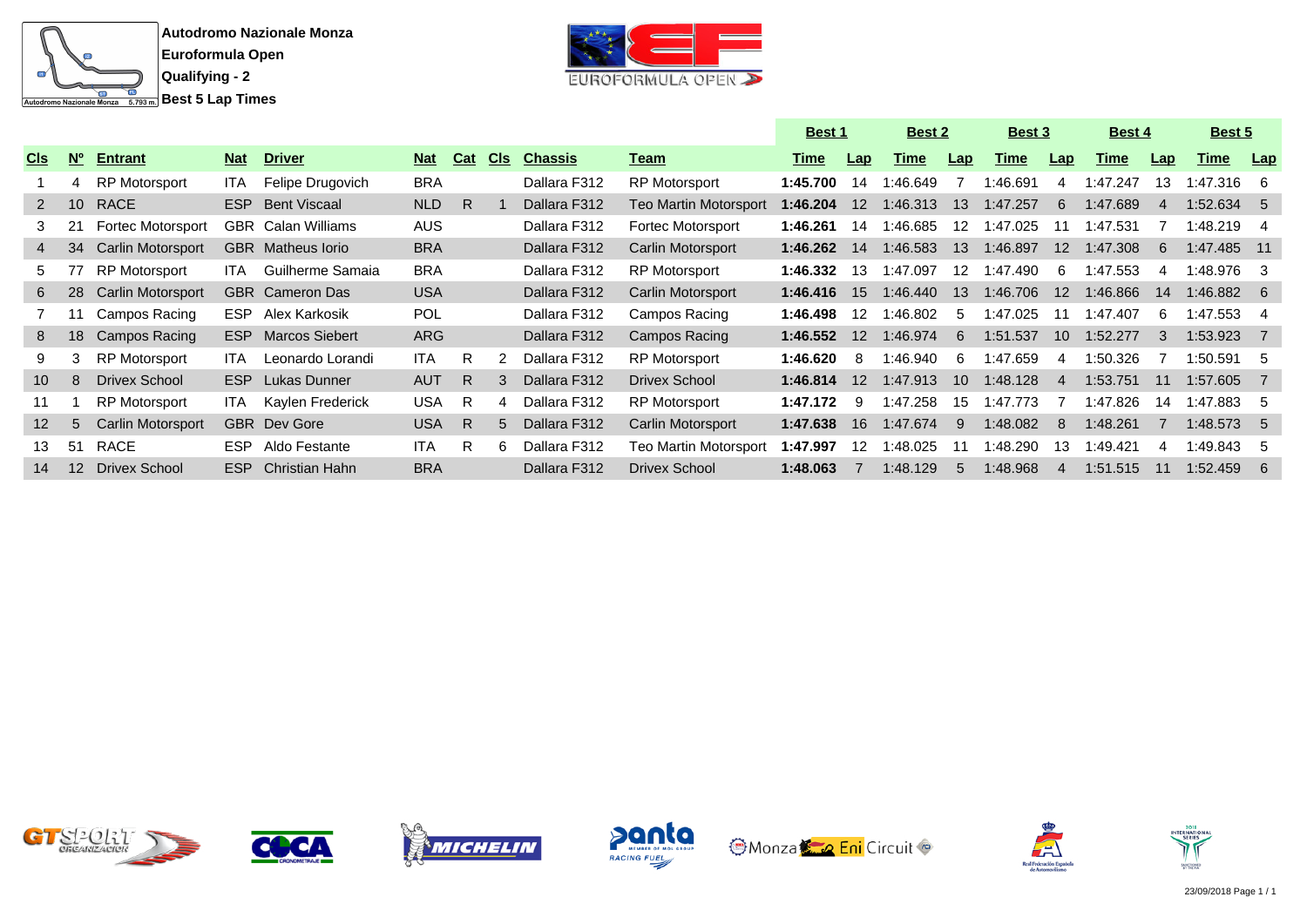



|                 |                 |                          |            |                             |            |     |            |                |                       | <u> Top 1</u> |                 | <u>Top 2</u> |                | <u> Top 3</u> |     | <u> Top 4</u> |                | <u>Top 5</u> |                |            |
|-----------------|-----------------|--------------------------|------------|-----------------------------|------------|-----|------------|----------------|-----------------------|---------------|-----------------|--------------|----------------|---------------|-----|---------------|----------------|--------------|----------------|------------|
| <b>CIS</b>      | $N^{\circ}$     | <b>Entrant</b>           | <b>Nat</b> | <b>Driver</b>               | <b>Nat</b> | Cat | <b>CIs</b> | <b>Chassis</b> | <u>Team</u>           | Km/h          | Lap             | Km/h         | Lap            | Km/h          | Lap | <u>Km/h</u>   | $\mathsf{Lap}$ | Km/h         | $\mathsf{Lap}$ | <u>Avq</u> |
|                 | 5.              | Carlin Motorsport        |            | <b>GBR</b> Dev Gore         | USA        | R.  |            | Dallara F312   | Carlin Motorsport     | 262.7         | 15              | 260.8        | 16             | 251.7         | 9   | 251.1         | 8              | 250.5        |                | 255.4      |
| $\mathbf{2}$    | 28              | <b>Carlin Motorsport</b> |            | <b>GBR</b> Cameron Das      | <b>USA</b> |     |            | Dallara F312   | Carlin Motorsport     | 262.7         |                 | 261.5        | 6              | 252.3         | 14  | 252.3         | 15             | 251.1        | 13             | 256.0      |
| 3               | 4               | <b>RP Motorsport</b>     |            | ITA Felipe Drugovich        | <b>BRA</b> |     |            | Dallara F312   | <b>RP Motorsport</b>  | 261.5         | 5               | 261.5        | 14             | 259.6         | 13  | 256.5         | 4              | 256.5        | 6              | 259.1      |
| 4               | 21              | <b>Fortec Motorsport</b> |            | <b>GBR</b> Calan Williams   | AUS        |     |            | Dallara F312   | Fortec Motorsport     | 261.5         |                 | 260.2        | 6              | 257.1         | 4   | 256.5         | 3              | 256.5        | 12             | 258.3      |
| 5.              | 11              | Campos Racing            |            | <b>ESP</b> Alex Karkosik    | <b>POL</b> |     |            | Dallara F312   | Campos Racing         | 260.8         | 6               | 256.5        | 5              | 255.9         | 4   | 253.5         | 3              | 249.4        |                | 255.2      |
| 6               | 18              | Campos Racing            |            | <b>ESP</b> Marcos Siebert   | <b>ARG</b> |     |            | Dallara F312   | Campos Racing         | 260.8         | 6               | 260.8        | 11             | 260.8         | 12  | 260.2         | 3              | 258.3        |                | 260.2      |
|                 | 34              | <b>Carlin Motorsport</b> |            | <b>GBR</b> Matheus lorio    | <b>BRA</b> |     |            | Dallara F312   | Carlin Motorsport     | 260.8         |                 | 260.8        | 14             | 255.9         | 6   | 252.9         | 8              | 252.3        | 13             | 256.5      |
| 8               | 10 <sup>°</sup> | RACE                     |            | <b>ESP</b> Bent Viscaal     | NLD        | R   |            | Dallara F312   | Teo Martin Motorsport | 260.2         | 13              | 258.9        |                | 256.5         | 6   | 256.5         | 12             | 255.3        | 4              | 257.5      |
| 9               |                 | <b>RP Motorsport</b>     |            | <b>ITA</b> Kaylen Frederick | <b>USA</b> | - R |            | Dallara F312   | <b>RP Motorsport</b>  | 259.6         | 15              | 258.3        | 14             | 255.9         | 9   | 254.7         | 5              | 254.1        | 3              | 256.5      |
| 10 <sup>1</sup> | 51              | <b>RACE</b>              |            | <b>ESP</b> Aldo Festante    | <b>ITA</b> | R.  |            | Dallara F312   | Teo Martin Motorsport | 257.7         | 5               | 255.9        | $\overline{4}$ | 254.7         | 11  | 254.1         | 13             | 252.3        |                | 254.9      |
| 11              | 77              | <b>RP Motorsport</b>     | ITA -      | Guilherme Samaia            | <b>BRA</b> |     |            | Dallara F312   | RP Motorsport         | 257.7         | 12              | 256.5        | 13             | 255.3         | 4   | 254.7         | 5              | 252.3        | 6              | 255.3      |
| 12 <sup>2</sup> | 12 <sup>2</sup> | Drivex School            |            | <b>ESP</b> Christian Hahn   | <b>BRA</b> |     |            | Dallara F312   | <b>Drivex School</b>  | 257.1         | 13              | 255.9        | 11             | 253.5         | 12  | 247.1         | 3              | 246.5        | $\overline{4}$ | 252.0      |
| 13              | 8               | <b>Drivex School</b>     |            | <b>ESP</b> Lukas Dunner     | <b>AUT</b> | R   |            | Dallara F312   | <b>Drivex School</b>  | 256.5         | 6               | 255.3        | 12             | 253.5         | 5   | 252.9         | 4              | 252.9        |                | 254.2      |
| 14              | 3               | <b>RP Motorsport</b>     |            | ITA Leonardo Lorandi        | <b>ITA</b> | R   |            | Dallara F312   | <b>RP Motorsport</b>  | 254.7         | 12 <sub>2</sub> | 254.1        |                | 251.1         | 6   | 250.5         | 4              | 248.2        | 9              | 251.7      |













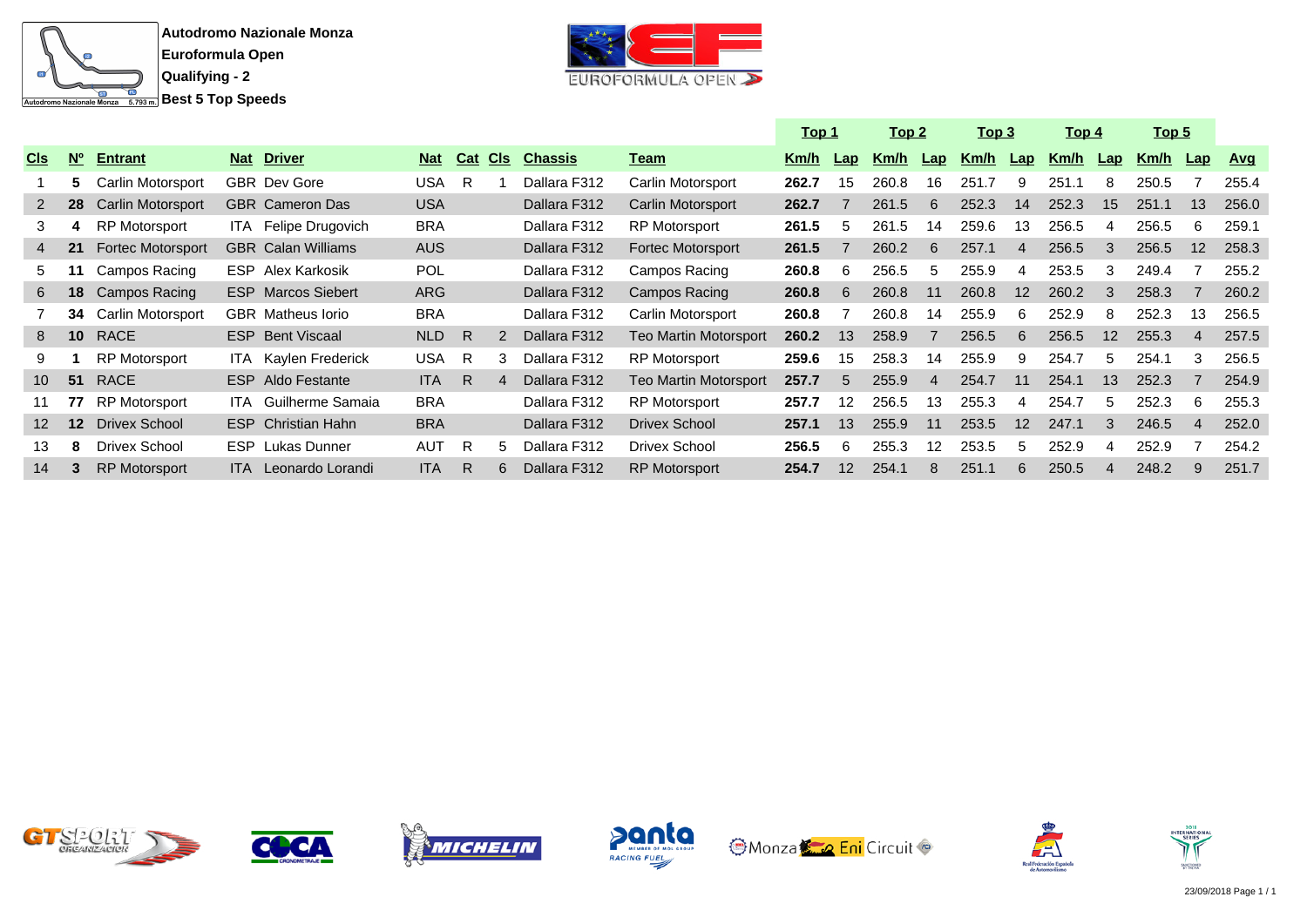

**Autodromo Nazionale Monza Euroformula Open**

**Qualifying - 2**



| Lap            | <b>Time of Day</b> | <b>Session Time</b> | $N^{\circ}$     | <b>Entrant</b>           |      | <b>Nat Driver</b>           | <u>Nat</u> | Cat | <b>Chassis</b> | <u>Team</u>                  | <u>Time</u> | Km/h  |
|----------------|--------------------|---------------------|-----------------|--------------------------|------|-----------------------------|------------|-----|----------------|------------------------------|-------------|-------|
| 2              | 9:03:59.302        | 3:59.302            | $5^{\circ}$     | <b>Carlin Motorsport</b> |      | <b>GBR</b> Dev Gore         | USA        | R   | Dallara F312   | Carlin Motorsport            | 1:52.029    | 186.1 |
| 3              | 9:05:49.441        | 5:49.441            | 5.              | <b>Carlin Motorsport</b> |      | <b>GBR</b> Dev Gore         | USA        | R   | Dallara F312   | Carlin Motorsport            | 1:50.139    | 189.3 |
| 3              | 9:06:24.920        | 6:24.920            |                 | <b>RP Motorsport</b>     |      | <b>ITA</b> Kaylen Frederick | <b>USA</b> | R   | Dallara F312   | <b>RP Motorsport</b>         | 1:49.034    | 191.2 |
| 3              | 9:07:04.361        | 7:04.361            | 77              | <b>RP Motorsport</b>     | ITA. | Guilherme Samaia            | <b>BRA</b> |     | Dallara F312   | <b>RP Motorsport</b>         | 1:48.976    | 191.3 |
| $\overline{4}$ | 9:08:14.330        | 8:14.330            | 3               | <b>RP Motorsport</b>     |      | <b>ITA</b> Leonardo Lorandi | <b>ITA</b> | R   | Dallara F312   | <b>RP Motorsport</b>         | 1:47.659    | 193.7 |
| 4              | 9:08:51.914        | 8:51.914            | 77              | <b>RP Motorsport</b>     | ITA. | Guilherme Samaia            | <b>BRA</b> |     | Dallara F312   | <b>RP Motorsport</b>         | 1:47.553    | 193.9 |
| $\overline{4}$ | 9:08:53.974        | 8:53.974            | 4               | <b>RP Motorsport</b>     |      | ITA Felipe Drugovich        | <b>BRA</b> |     | Dallara F312   | <b>RP Motorsport</b>         | 1:46.691    | 195.4 |
|                | 9:14:18.997        | 14:18.997           | 4               | <b>RP Motorsport</b>     | ITA. | Felipe Drugovich            | <b>BRA</b> |     | Dallara F312   | <b>RP Motorsport</b>         | 1:46.649    | 195.5 |
| 8              | 9:15:28.807        | 15:28.807           | 3               | <b>RP Motorsport</b>     | ITA. | Leonardo Lorandi            | <b>ITA</b> | R   | Dallara F312   | <b>RP Motorsport</b>         | 1:46.620    | 195.5 |
| 13             | 9:28:07.995        | 28:07.995           | 28              | <b>Carlin Motorsport</b> |      | <b>GBR</b> Cameron Das      | USA        |     | Dallara F312   | Carlin Motorsport            | 1:46.440    | 195.9 |
| 12             | 9:29:43.432        | 29:43.432           | 10 <sup>°</sup> | <b>RACE</b>              |      | <b>ESP</b> Bent Viscaal     | <b>NLD</b> | R   | Dallara F312   | <b>Teo Martin Motorsport</b> | 1:46.204    | 196.3 |
| 14             | 9:31:26.981        | 31:26.981           | 4               | <b>RP Motorsport</b>     | ITA. | Felipe Drugovich            | <b>BRA</b> |     | Dallara F312   | <b>RP Motorsport</b>         | 1:45.700    | 197.3 |













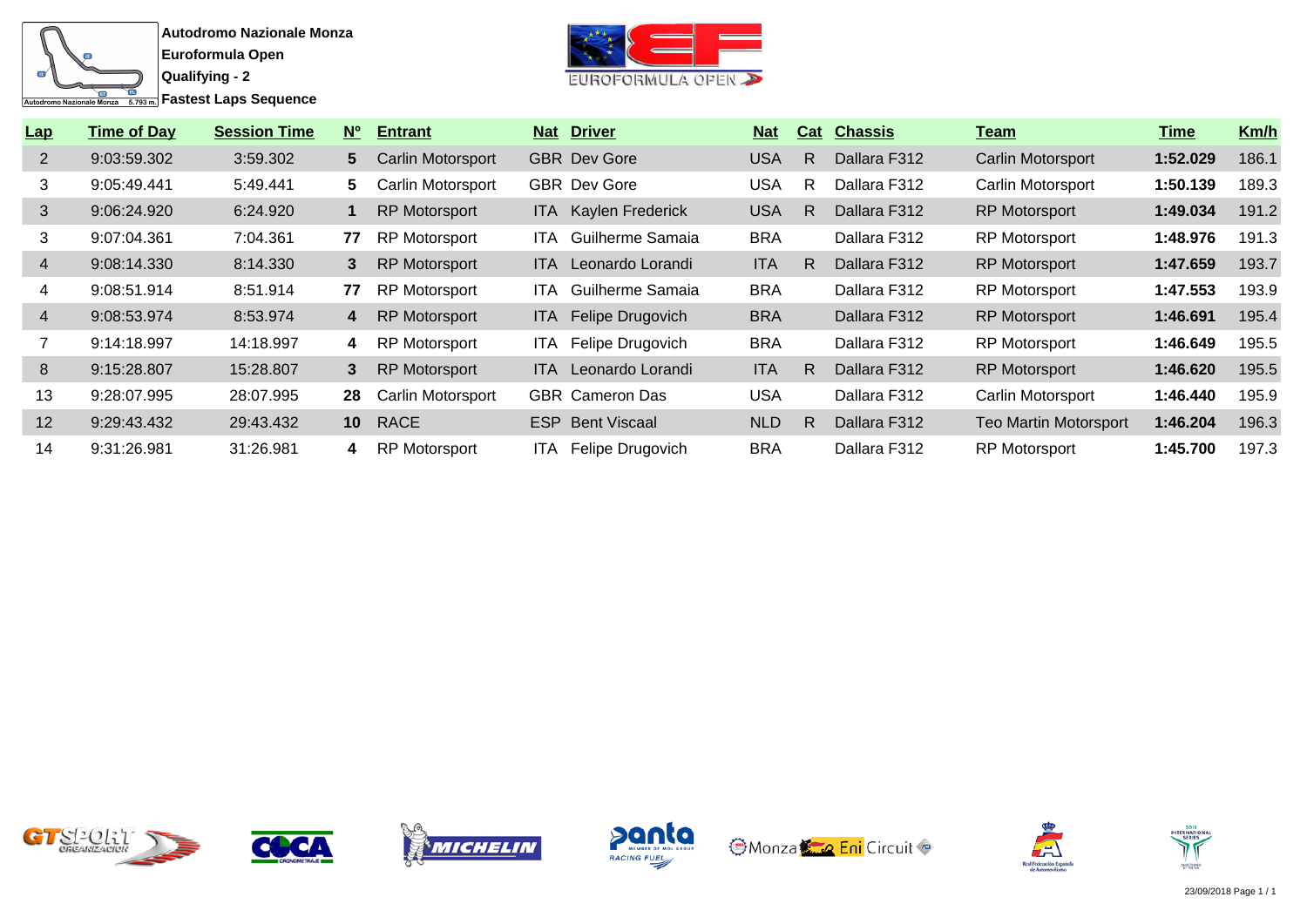

**Event Best Maximum Speed** 



| N°      | <b>Entrant</b>           | <u>Nat</u> | <b>Driver</b>             | <b>Nat</b> | Cat             |                | <b>Clas Chassis</b> | <u>Team</u>                  | <b>Km/h Session</b>            |
|---------|--------------------------|------------|---------------------------|------------|-----------------|----------------|---------------------|------------------------------|--------------------------------|
| 28      | Carlin Motorsport        |            | <b>GBR</b> Cameron Das    | <b>USA</b> |                 |                | Dallara F312        | Carlin Motorsport            | 262.7 Qualifying - $2$         |
| 5       | Carlin Motorsport        |            | <b>GBR</b> Dev Gore       | <b>USA</b> | R               | $\overline{1}$ | Dallara F312        | Carlin Motorsport            | 262.7 Qualifying - $2$         |
| 8.      | Drivex School            |            | ESP Lukas Dunner          | <b>AUT</b> | R <sub>2</sub>  |                | Dallara F312        | <b>Drivex School</b>         | 262.1 Free Practice - 2        |
| 18      | Campos Racing            | ESP        | <b>Marcos Siebert</b>     | <b>ARG</b> |                 |                | Dallara F312        | Campos Racing                | $262.1$ Qualifying - 1         |
| 77      | <b>RP Motorsport</b>     | ITA.       | Guilherme Samaia          | <b>BRA</b> |                 |                | Dallara F312        | <b>RP Motorsport</b>         | 262.1 Race - 1                 |
| 51      | <b>RACE</b>              | <b>ESP</b> | Aldo Festante             | <b>ITA</b> | R 3             |                | Dallara F312        | <b>Teo Martin Motorsport</b> | 262.1 Race - 1                 |
| 3       | <b>RP Motorsport</b>     | ITA.       | Leonardo Lorandi          | ITA.       | $R \quad 4$     |                | Dallara F312        | RP Motorsport                | 261.5 Race - 1                 |
| 21      | <b>Fortec Motorsport</b> |            | <b>GBR</b> Calan Williams | <b>AUS</b> |                 |                | Dallara F312        | <b>Fortec Motorsport</b>     | $261.5$ Race - 1               |
| 34      | Carlin Motorsport        |            | <b>GBR</b> Matheus lorio  | <b>BRA</b> |                 |                | Dallara F312        | Carlin Motorsport            | 261.5 Race - 1                 |
|         | RP Motorsport            | ITA.       | Kaylen Frederick          | <b>USA</b> | R               | - 5            | Dallara F312        | <b>RP Motorsport</b>         | 261.5 Race - 1                 |
| 4       | <b>RP Motorsport</b>     | ITA.       | Felipe Drugovich          | <b>BRA</b> |                 |                | Dallara F312        | <b>RP Motorsport</b>         | 261.5 Qualifying - $2$         |
| 11      | Campos Racing            | <b>ESP</b> | Alex Karkosik             | <b>POL</b> |                 |                | Dallara F312        | Campos Racing                | 260.8 Qualifying - 2           |
| 10      | RACE                     | ESP        | Bent Viscaal              | <b>NLD</b> | $R_{\parallel}$ | - 6            | Dallara F312        | <b>Teo Martin Motorsport</b> | <b>260.2 Free Practice - 2</b> |
| $12 \,$ | <b>Drivex School</b>     | ESP        | Christian Hahn            | <b>BRA</b> |                 |                | Dallara F312        | <b>Drivex School</b>         | 259.6 Race - 1                 |













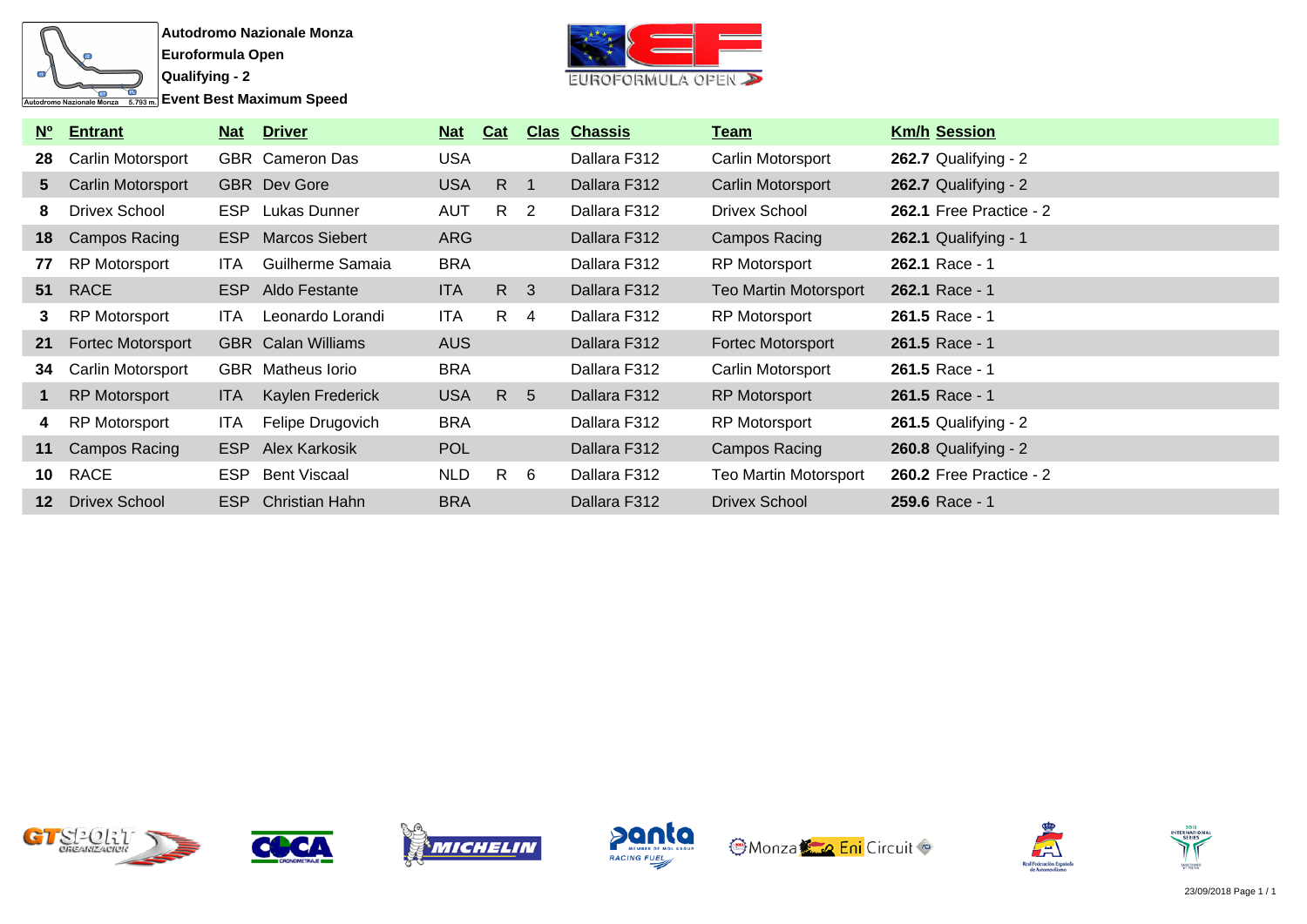

**Autodromo Nazionale Monza Euroformula Open Qualifying - 2 Pit Stop Analysis**



|                     | Autodromo Nazionale Monza  |                            | <del>கணை</del> Pit Stop Analysis |                      |                                       |                       |                      |  |  |
|---------------------|----------------------------|----------------------------|----------------------------------|----------------------|---------------------------------------|-----------------------|----------------------|--|--|
| 1                   |                            | Kaylen Frederick           |                                  | R                    |                                       |                       | <b>RP Motorsport</b> |  |  |
|                     |                            |                            |                                  |                      |                                       |                       | Dallara F312         |  |  |
| <u>Nr.</u>          | In Day Time                | In Time                    | <b>Out Time</b>                  |                      | Pit Time T. Pit Time Handicap         |                       | Penalty              |  |  |
| 1                   | 9:19:08.401                | 9:19:08.401                | 9:20:46.539                      | 1:38.138             | 1:38.138                              |                       |                      |  |  |
| $\overline{2}$      | 9:22:46.355                | 9:22:46.355                | 9:23:12.089                      | 25.734               | 2:03.872                              |                       |                      |  |  |
| 3                   | 9:25:27.100                | 9:25:27.100                | 9:25:53.106                      | 26.006               | 2:29.878                              |                       |                      |  |  |
| 3                   |                            | Leonardo Lorandi           |                                  | R                    |                                       | <b>RP Motorsport</b>  |                      |  |  |
|                     |                            |                            |                                  |                      |                                       |                       | Dallara F312         |  |  |
| <u>Nr.</u>          | In Day Time                | In Time                    | <b>Out Time</b>                  |                      | Pit Time T. Pit Time Handicap Penalty |                       |                      |  |  |
|                     |                            |                            |                                  |                      |                                       |                       |                      |  |  |
| 1<br>$\overline{2}$ | 9:17:20.122<br>9:22:44.349 | 9:17:20.122<br>9:22:44.349 | 9:20:45.746<br>9:26:03.340       | 3:25.624<br>3:18.991 | 3:25.624<br>6:44.615                  |                       |                      |  |  |
|                     |                            | Felipe Drugovich           |                                  |                      |                                       |                       | RP Motorsport        |  |  |
| 4                   |                            |                            |                                  |                      |                                       |                       |                      |  |  |
|                     |                            |                            |                                  |                      |                                       |                       | Dallara F312         |  |  |
| <u>Nr.</u>          | In Day Time                | In Time                    | <b>Out Time</b>                  | <b>Pit Time</b>      | T. Pit Time Handicap Penalty          |                       |                      |  |  |
| 1                   | 9:16:22.145                | 9:16:22.145                | 9:19:31.826                      | 3:09.681             | 3:09.681                              |                       |                      |  |  |
| $\overline{2}$      | 9:21:32.229                | 9:21:32.229                | 9:21:59.218                      | 26.989               | 3:36.670                              |                       |                      |  |  |
| 3                   | 9:23:49.990                | 9:23:49.990                | 9:24:16.165                      | 26.175               | 4:02.845                              |                       |                      |  |  |
| 5                   |                            | Dev Gore                   |                                  | R                    |                                       |                       | Carlin Motorsport    |  |  |
|                     |                            |                            |                                  |                      |                                       |                       | Dallara F312         |  |  |
|                     |                            |                            |                                  |                      |                                       |                       |                      |  |  |
| <u>Nr.</u>          | In Day Time                | In Time                    | <b>Out Time</b>                  |                      | Pit Time T. Pit Time Handicap Penalty |                       |                      |  |  |
| 1                   | 9:18:28.331                | 9:18:28.331                | 9:20:21.189                      | 1:52.858             | 1:52.858                              |                       |                      |  |  |
| 8                   |                            | Lukas Dunner               |                                  | R                    |                                       |                       | Drivex School        |  |  |
|                     |                            |                            |                                  |                      |                                       |                       | Dallara F312         |  |  |
| <u>Nr.</u>          | In Day Time                | In Time                    | <b>Out Time</b>                  |                      | Pit Time T. Pit Time Handicap Penalty |                       |                      |  |  |
| 1                   | 9:14:28.502                | 9:14:28.502                | 9:21:23.350                      | 6:54.848             | 6:54.848                              |                       |                      |  |  |
| $\overline{2}$      | 9:23:18.661                | 9:23:18.661                | 9:23:52.494                      | 33.833               | 7:28.681                              |                       |                      |  |  |
|                     |                            | <b>Bent Viscaal</b>        |                                  | R                    |                                       | Teo Martin Motorsport |                      |  |  |
| 10                  |                            |                            |                                  |                      |                                       |                       |                      |  |  |
|                     |                            |                            |                                  |                      |                                       |                       | Dallara F312         |  |  |
| <u>Nr.</u>          | In Day Time                | In Time                    | <b>Out Time</b>                  |                      | Pit Time T. Pit Time Handicap Penalty |                       |                      |  |  |
| 1                   | 9:14:30.943                | 9:14:30.943                | 9:19:49.376                      | 5:18.433             | 5:18.433                              |                       |                      |  |  |
| 2                   | 9:21:42.229                | 9:21:42.229                | 9:22:08.269                      | 26.040               | 5:44.473                              |                       |                      |  |  |
| 3                   | 9:25:44.313                | 9:25:44.313                | 9:26:09.926                      | 25.613               | 6:10.086                              |                       |                      |  |  |
| 11                  |                            | Alex Karkosik              |                                  |                      |                                       |                       | Campos Racing        |  |  |
|                     |                            |                            |                                  |                      |                                       |                       | Dallara F312         |  |  |
| <u>Nr.</u>          | In Day Time                | In Time                    | <b>Out Time</b>                  | <u>Pit Time</u>      | T. Pit Time Handicap Penalty          |                       |                      |  |  |
| 1                   | 9:02:20.098                | 9:02:20.098                | 9:05:01.989                      | 2:41.891             | 2:41.891                              |                       |                      |  |  |
| 2                   | 9:16:20.550                | 9:16:20.550                | 9:19:46.767                      | 3:26.217             | 6:08.108                              |                       |                      |  |  |
| 3                   | 9:21:49.197                | 9:21:49.197                | 9:22:51.761                      | 1:02.564             | 7:10.672                              |                       |                      |  |  |
| 12                  |                            | Christian Hahn             |                                  |                      |                                       |                       | Drivex School        |  |  |
|                     |                            |                            |                                  |                      |                                       |                       |                      |  |  |
|                     |                            |                            |                                  |                      |                                       |                       | Dallara F312         |  |  |
| <u>Nr.</u>          | In Day Time                | In Time                    | <b>Out Time</b>                  | <u>Pit Time</u>      | T. Pit Time Handicap                  |                       | Penalty              |  |  |
| 1                   | 9:16:37.711                | 9:16:37.711                | 9:21:52.071                      | 5:14.360             | 5:14.360                              |                       |                      |  |  |
| 18                  |                            | Marcos Siebert             |                                  |                      |                                       |                       | Campos Racing        |  |  |
|                     |                            |                            |                                  |                      |                                       |                       | Dallara F312         |  |  |
| <u>Nr.</u>          | In Day Time                | In Time                    | <b>Out Time</b>                  | <b>Pit Time</b>      | T. Pit Time Handicap Penalty          |                       |                      |  |  |
|                     |                            | 9:02:17.781                | 9:02:50.711                      |                      |                                       |                       |                      |  |  |
|                     |                            |                            |                                  | 32.930               | 32.930                                |                       |                      |  |  |
| 1                   | 9:02:17.781                |                            |                                  |                      |                                       |                       |                      |  |  |
| 2<br>3              | 9:09:09.810<br>9:16:14.377 | 9:09:09.810<br>9:16:14.377 | 9:10:37.846<br>9:19:55.090       | 1:28.036<br>3:40.713 | 2:00.966<br>5:41.679                  |                       |                      |  |  |

| 21             |                    | Calan Williams |                 |                 |                      |                       | Fortec Motorsport |
|----------------|--------------------|----------------|-----------------|-----------------|----------------------|-----------------------|-------------------|
|                |                    |                |                 |                 |                      |                       | Dallara F312      |
| Nr.            | In Day Time        | In Time        | <b>Out Time</b> | <b>Pit Time</b> | T. Pit Time Handicap |                       | Penalty           |
| 1              | 9:16:18.710        | 9:16:18.710    | 9:19:59.953     | 3:41.243        | 3:41.243             |                       |                   |
| $\overline{2}$ | 9:21:54.050        | 9:21:54.050    | 9:22:21.540     | 27.490          | 4:08.733             |                       |                   |
| 28             |                    | Cameron Das    |                 |                 |                      |                       | Carlin Motorsport |
|                |                    |                |                 |                 |                      |                       | Dallara F312      |
| Nr.            | In Day Time        | In Time        | <b>Out Time</b> | <b>Pit Time</b> | T. Pit Time Handicap |                       | Penalty           |
| 1              | 9:14:23.626        | 9:14:23.626    | 9:17:07.436     | 2:43.810        | 2:43.810             |                       |                   |
| 34             |                    | Matheus Iorio  |                 |                 |                      |                       | Carlin Motorsport |
|                |                    |                |                 |                 |                      |                       | Dallara F312      |
| Nr.            | In Day Time        | In Time        | <b>Out Time</b> | <b>Pit Time</b> | T. Pit Time Handicap |                       | Penalty           |
| 1              | 9:16:23.918        | 9:16:23.918    | 9:20:18.894     | 3:54.976        | 3:54.976             |                       |                   |
| $\overline{2}$ | 9:22:13.675        | 9:22:13.675    | 9:22:39.546     | 25.871          | 4:20.847             |                       |                   |
| 51             | R<br>Aldo Festante |                |                 |                 |                      | Teo Martin Motorsport |                   |
|                |                    |                |                 |                 |                      |                       | Dallara F312      |
| Nr.            | In Day Time        | In Time        | <b>Out Time</b> | <b>Pit Time</b> | T. Pit Time Handicap |                       | Penalty           |
| 1              | 9:14:33.421        | 9:14:33.421    | 9:20:05.343     | 5:31.922        | 5:31.922             |                       |                   |
| $\overline{2}$ | 9:21:58.840        | 9:21:58.840    | 9:22:26.018     | 27.178          | 5:59.100             |                       |                   |
| 77             |                    |                |                 |                 | <b>RP</b> Motorsport |                       |                   |
|                |                    |                |                 |                 |                      |                       | Dallara F312      |
| Nr.            | In Day Time        | In Time        | <b>Out Time</b> | <b>Pit Time</b> | T. Pit Time Handicap |                       | Penalty           |
|                |                    |                |                 |                 |                      |                       |                   |
| 1              | 9:14:26.966        | 9:14:26.966    | 9:19:42.267     | 5:15.301        | 5:15.301             |                       |                   |
| 2              | 9:21:38.899        | 9:21:38.899    | 9:22:06.178     | 27.279          | 5:42.580             |                       |                   |